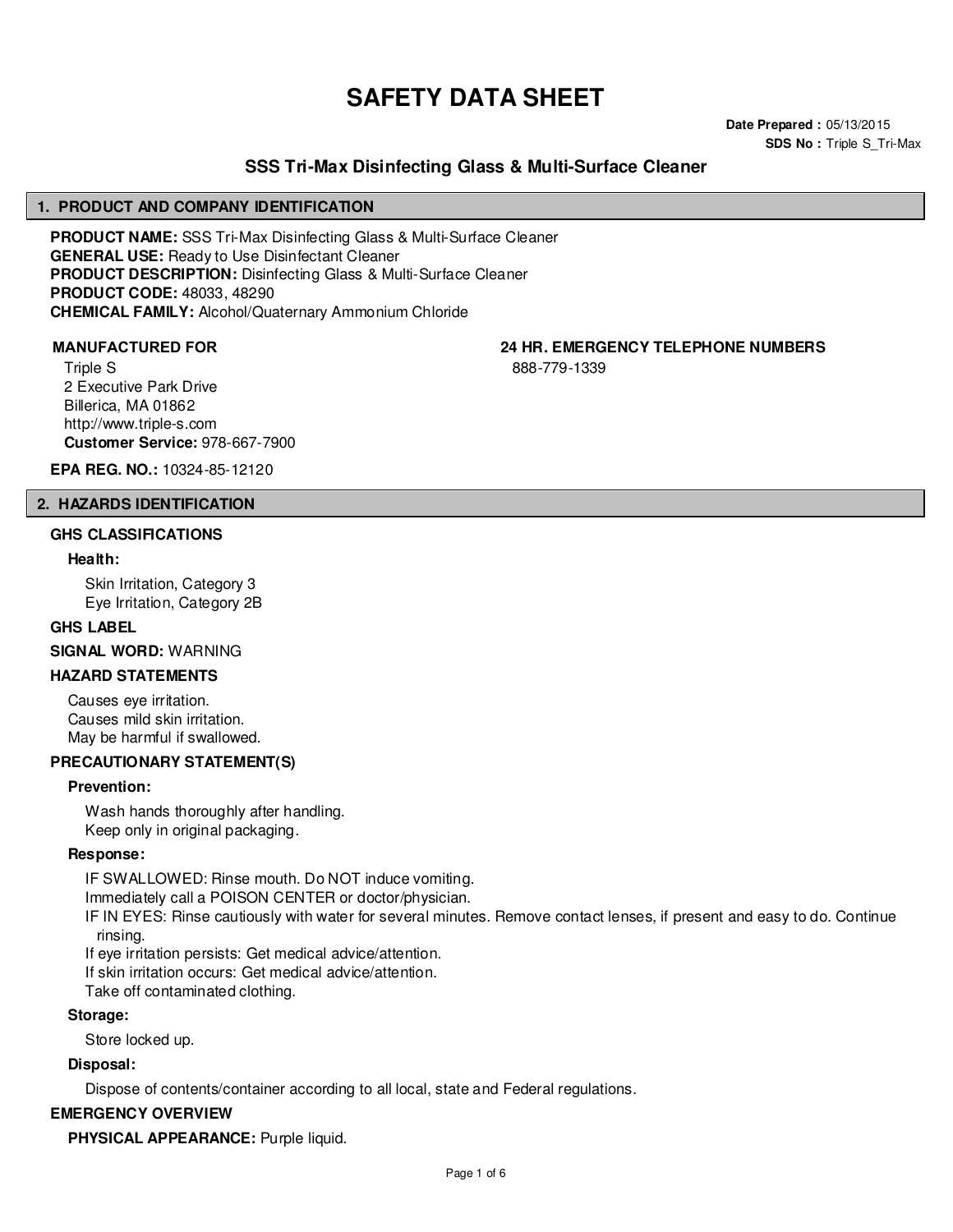# **IMMEDIATE CONCERNS:** Moderate eye irritant.

### **POTENTIAL HEALTH EFFECTS**

**EYES:** Contact causes eye irritation.

**SKIN:** May be mildly irritating with prolonged or repeated contact.

**SKIN ABSORPTION:** No known significant effects or critical hazards.

**INGESTION:** Harmful if swallowed.

# **REPRODUCTIVE TOXICITY**

**TERATOGENIC EFFECTS:** No known significant effects or critical hazards.

**CARCINOGENICITY:** No known significant effects or critical hazards.

**MUTAGENICITY:** No known significant effects or critical hazards.

**ROUTES OF ENTRY:** Eye, skin, ingestion.

**WARNING CAUTION LABELS:** Irritant

**PHYSICAL HAZARDS:** None Expected.

# **3. COMPOSITION / INFORMATION ON INGREDIENTS**

| <b>Chemical Name</b>                             | $Wt.\%$ | <b>CAS</b>         |
|--------------------------------------------------|---------|--------------------|
| Alkyl dimethylbenzyl ammonium chloride (C12-C16) |         | $0.034$ 68424-85-1 |
| Octyl decyl dimethyl ammonium chloride           |         | $0.026$ 32426-11-2 |
| Dioctyl dimethyl ammonium chloride               | 0.013   | 5538-94-3          |
| Didecyl dimethyl ammonium chloride               | 0.013   | 7173-51-5          |
| Isopropanol                                      | $0 - 2$ | 67-63-0            |
| Monoethanolamine                                 | $0 -$   | 141-43-5           |
| Dye                                              | < 0.1   | N/A                |
| Fragrance                                        | < 1     | N/A                |
| Water                                            | 90      | 7732-18-5          |

### **4. FIRST AID MEASURES**

**EYES:** Immediately flush eyes with water for at least 15 minutes, while holding eyelids open. Remove contact lenses, if present, after the first 5 minutes, then continue rinsing eye. Seek medical attention immediately.

**SKIN:** Remove contaminated clothing. Immediately flush with water followed by washing with mild soap. Seek medical attention. **INGESTION:** Get immediate medical attention. Do not induce vomiting unless instructed to do so by poison center or physician. **INHALATION:** Remove victim to fresh air and monitor. Seek medical advise if irritation persists.

# **SIGNS AND SYMPTOMS OF OVEREXPOSURE**

**EYES:** Burning sensation with tears, redness.

**SKIN:** Redness and itching sensation.

**INGESTION:** Irritation of mouth, throat, along with stomach upset, vomiting.

**INHALATION:** Irritation of nose, throat and lungs with coughing, sneezing, possible difficulty breathing.

**ACUTE TOXICITY:** Irritating to eyes, mild skin irritation.

# **5. FIRE FIGHTING MEASURES**

# **FLAMMABLE CLASS:** None

**EXTINGUISHING MEDIA:** Not required. **EXPLOSION HAZARDS:** None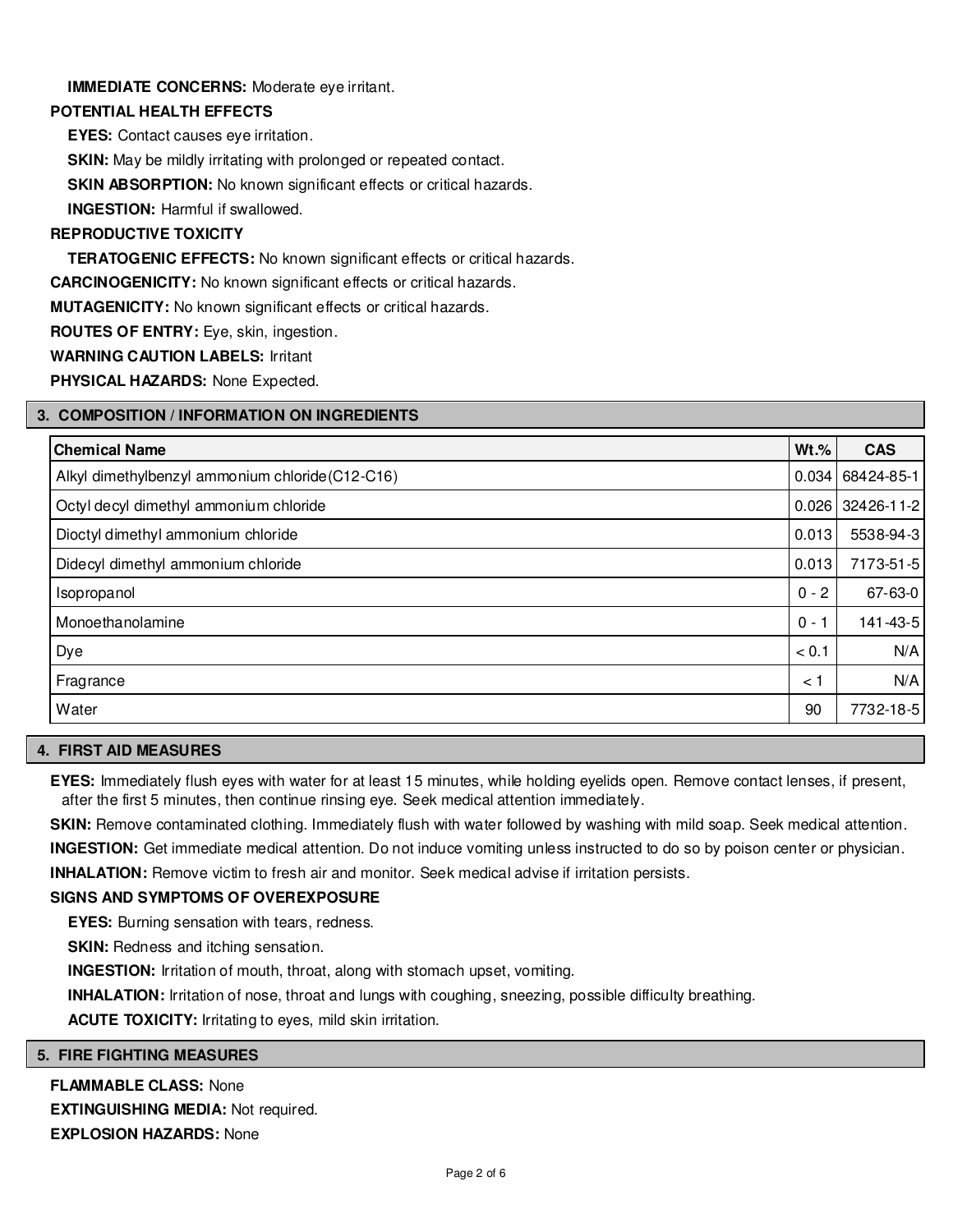HAZARDOUS DECOMPOSITION PRODUCTS: Decomposition products may include: Carbon dioxide, Carbon monoxide, nitrogen oxides.

#### **6. ACCIDENTAL RELEASE MEASURES**

**SMALL SPILL:** Avoid runoff into storm sewers and ditches which lead to waterways.

**LARGE SPILL:** Avoid walking in material. Prevent product from entering into stream, soil, storm sewer or other bodies of water.

#### **ENVIRONMENTAL PRECAUTIONS**

**WATER SPILL:** Avoid discharges into open waterways.

**LAND SPILL:** Avoid discharge to soil.

**AIR SPILL:** NA = Not Applicable

**GENERAL PROCEDURES:** Isolate spill or leak area immediately. Keep unauthorized personnel away. Do not touch or walk through spilled material. Prevent entry into waterways, sewers, or confined areas. Absorb with dry earth, sand or other noncombustible material and transfer to containers.

**RELEASE NOTES:** Product is toxic to fish and aquatic invertebrates.

**SPECIAL PROTECTIVE EQUIPMENT:** Eye protection, rubber gloves, rubber boots to protect feet.

#### **7. HANDLING AND STORAGE**

**GENERAL PROCEDURES:** Do not contaminate water, food, or feed by storage or disposal.

**HANDLING:** Avoid contact with skin and eyes. Wash hands before eating, drinking, smoking or using toilet facilities.

**STORAGE:** Store only in original container. Do not reuse empty container. If a leaky container must be contained within another, mark the outer container to identify the contents. Store pesticides away from food, pet food, feed, and water sources.Keep this product under locked storage sufficient to make it inaccessible to children or persons unfamiliar with its proper use.

**STORAGE TEMPERATURE:** Store at ambient temperatures.

**STORAGE PRESSURE:** Store at ambient atmospheric pressure.

#### **8. EXPOSURE CONTROLS / PERSONAL PROTECTION**

#### **EXPOSURE GUIDELINES**

| OSHA HAZARDOUS COMPONENTS (29 CFR1910.1200) |             |                        |                   |                  |                   |                     |                   |  |
|---------------------------------------------|-------------|------------------------|-------------------|------------------|-------------------|---------------------|-------------------|--|
|                                             |             | <b>EXPOSURE LIMITS</b> |                   |                  |                   |                     |                   |  |
|                                             |             | <b>OSHA PEL</b>        |                   | <b>ACGIH TLV</b> |                   | <b>Supplier OEL</b> |                   |  |
| <b>Chemical Name</b>                        |             | ppm                    | mg/m <sup>3</sup> | ppm              | mg/m <sup>3</sup> | ppm                 | mg/m <sup>3</sup> |  |
| Isopropanol                                 | <b>TWA</b>  | 400                    | 980               | 200              | 490               | NL                  | <b>NL</b>         |  |
|                                             | <b>STEL</b> |                        |                   | 400              | 960               | <b>NL</b>           | <b>NL</b>         |  |
| Monoethanolamine                            | <b>TWA</b>  | 3                      | 6                 | 3                | 7.5               | NL                  | <b>NL</b>         |  |
|                                             | <b>STEL</b> |                        |                   | 6                | 15                | NL                  | <b>NL</b>         |  |

#### **PERSONAL PROTECTIVE EQUIPMENT**

**EYES AND FACE:** Safety glasses with side shields.

**SKIN:** Rubber or other chemical resistant gloves.

**RESPIRATORY:** A respirator is not needed under normal and intended conditions of product use.

**WORK HYGIENIC PRACTICES:** Wash with soap and water after handling. Do not eat, drink or smoke while using product.

### **9. PHYSICAL AND CHEMICAL PROPERTIES**

**PHYSICAL STATE:** Liquid **ODOR:** Lavender **ODOR THRESHOLD:** Not Established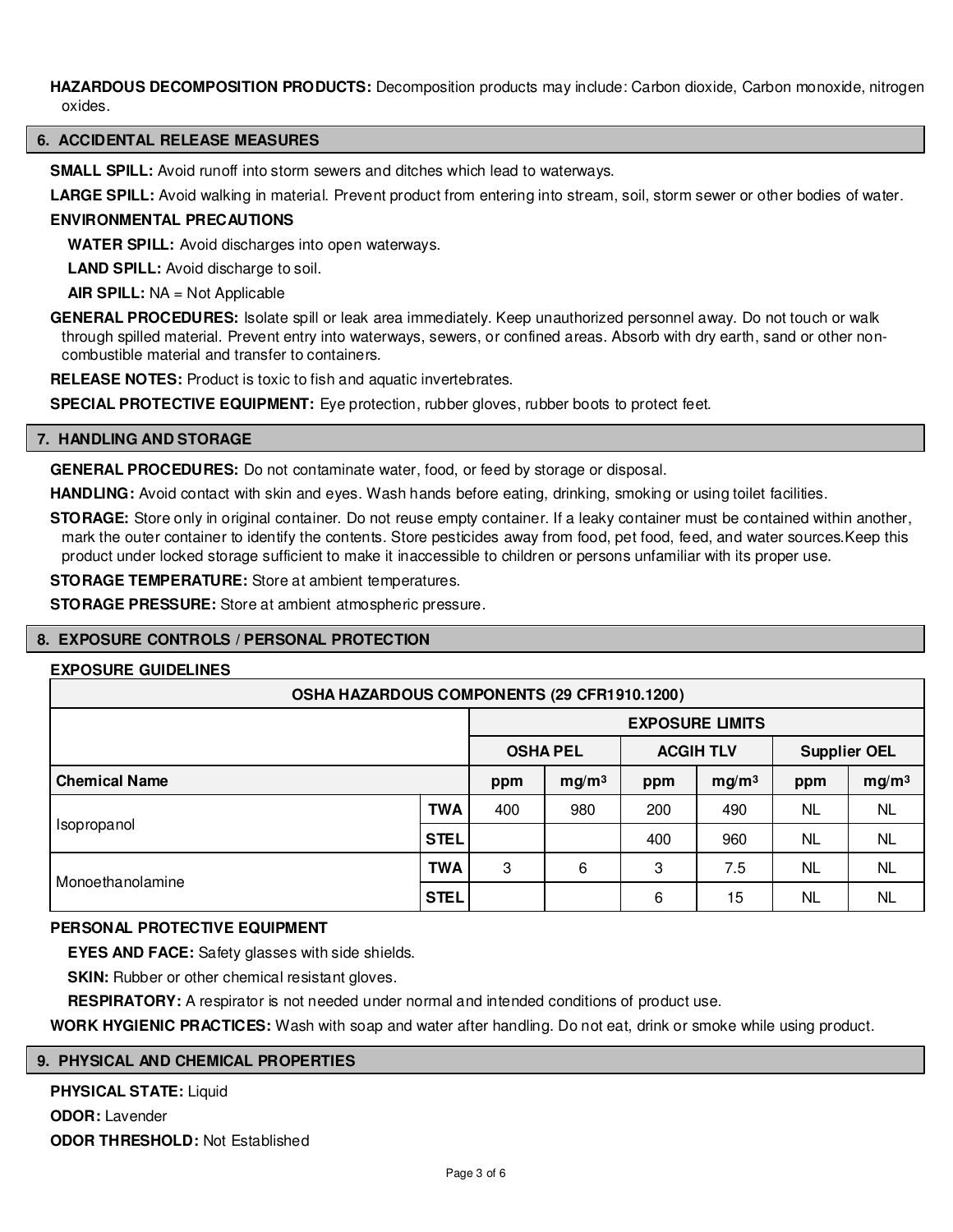**COLOR:** Purple **pH:** 10.0 to 11.5 **PERCENT VOLATILE:** >98 **FLASH POINT AND METHOD:** None **FLAMMABLE LIMITS:** N/A **AUTOIGNITION TEMPERATURE:** NA = Not Applicable **VAPOR PRESSURE:** 20 mm Hg at (68°F) **VAPOR DENSITY:** ~ 1 Air = 1 **BOILING POINT: 212° F; 100° C FREEZING POINT: 32° F; 0° C THERMAL DECOMPOSITION:** Not Available **SOLUBILITY IN WATER:** Complete **EVAPORATION RATE:** (Water =1) 1.0 **DENSITY:** 8.29 at 20°C (68°F) **SPECIFIC GRAVITY:** 0.998 grams/ml. at 20°C (68°F) **VISCOSITY:** Water thin. **(VOC):** 2.500 % by weight

# **10. STABILITY AND REACTIVITY**

**REACTIVITY:** Stable **HAZARDOUS POLYMERIZATION: Will not occur. CONDITIONS TO AVOID:** Not Established **HAZARDOUS DECOMPOSITION PRODUCTS:** None Expected. **INCOMPATIBLE MATERIALS:** Strong oxidizers

#### **11. TOXICOLOGICAL INFORMATION**

# **ACUTE**

| <b>Chemical Name</b>                             | ORAL LD <sub>50</sub><br>(rat)   | <b>DERMAL LD<sub>50</sub></b><br>(rabbit) | <b>INHALATION</b><br>$LC_{50}$ (rat) |
|--------------------------------------------------|----------------------------------|-------------------------------------------|--------------------------------------|
| Alkyl dimethylbenzyl ammonium chloride (C12-C16) | 450 mg/kg (rat)                  | 3342 mg/kg<br>(rabbit)                    |                                      |
| Octyl decyl dimethyl ammonium chloride           | 200 to 2000<br>mg/kg (rat)       | Not available                             |                                      |
| Dioctyl dimethyl ammonium chloride               | $50 \,\mathrm{mg/kg}$<br>(mouse) | Not available                             |                                      |
| Didecyl dimethyl ammonium chloride               | $268 \text{ mg/kg}$<br>(mouse)   | 2730 mg/kg<br>(rabbit)                    |                                      |
| Isopropanol                                      | 5045 mg/kg<br>(rat)              | 12800 mg/kg<br>(rabbit)                   | 16000 ppm                            |
| Monoethanolamine                                 | 1089 mg/kg<br>(rat)              | 2504 mg/kg<br>(rabbit)                    | $\sim$ 1.48 mg/l                     |

**DERMAL LD50:** > 2000 mg/kg male and female rabbits.

**ORAL LD50:** > 5000 mg/kg Male and Female rats.

**EYE EFFECTS:** Mild to moderate eye irritant.

**SKIN EFFECTS:** May irritate skin with prolonged or repeated contact.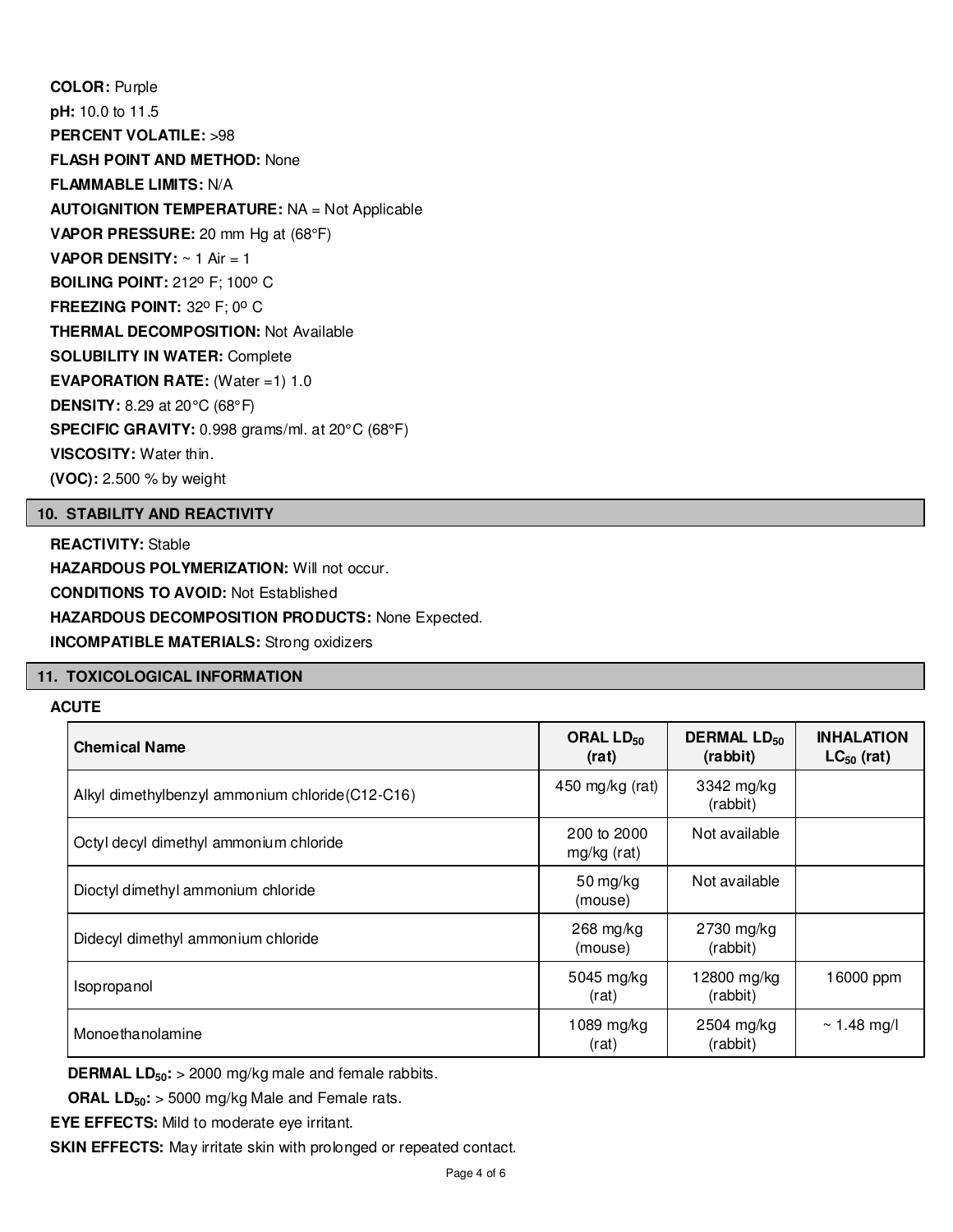# **CARCINOGENICITY**

**IARC:** No listed substance

**CORROSIVITY:** NA = Not Applicable

**GENETIC EFFECTS:** No known significant effects or critical hazards.

**REPRODUCTIVE EFFECTS:** No known significant effects or critical hazards.

**TARGET ORGANS:** No known significant effects or critical hazards.

**MUTAGENICITY:** No known significant effects or critical hazards.

#### **12. ECOLOGICAL INFORMATION**

**ENVIRONMENTAL DATA:** Not Established

**ECOTOXICOLOGICAL INFORMATION:** This product is toxic to fish and aquatic invertebrates.

**AQUATIC TOXICITY (ACUTE):** Not Established

**CHEMICAL FATE INFORMATION:** This product is biodegradable.

#### **13. DISPOSAL CONSIDERATIONS**

**DISPOSAL METHOD:** Attempt to use product completely in accordance with intended use. Pesticide wastes are acutely hazardous. Improper disposal of excess pesticide, spray mixture or rinsate is a violation of federal law. If these wastes cannot be disposed of by use according to label instructions, contact your State Pesticide or Environmental Control Agency, or the Hazardous Waste Representative at your local office, or the nearest EPA regional office for guidance.

**FOR LARGE SPILLS:** Consult with local and state authorities for large volume disposal.

**EMPTY CONTAINER:** Triple rinse container promptly after emptying. Fill container 1/4 full with water and recap. Shake for 10 seconds. Drain and repeat. Offer for recycling if available or puncture and dispose in a sanitary landfill, or by other procedures approved by state and local authorities.

# **14. TRANSPORT INFORMATION**

#### **DOT (DEPARTMENT OF TRANSPORTATION)**

**PROPER SHIPPING NAME:** Not regulated.

**PLACARDS:** None

**LABEL:** None

**U.S. CUSTOMS HARMONIZATION NUMBER:** 3808.94.0000

### **AIR (ICAO/IATA)**

**SHIPPING NAME:** Not regulated.

#### **VESSEL (IMO/IMDG)**

**SHIPPING NAME:** Not regulated.

#### **15. REGULATORY INFORMATION**

# **UNITED STATES**

#### **DOT LABEL SYMBOL AND HAZARD CLASSIFICATION**

#### **SARA TITLE III (SUPERFUND AMENDMENTS AND REAUTHORIZATION ACT)**

**311/312 HAZARD CATEGORIES:** Health - Acute

**FIRE:** No **PRESSURE GENERATING:** No **REACTIVITY:** No **ACUTE:** Yes **CHRONIC:** No

**313 REPORTABLE INGREDIENTS:** No listed substance

# **302/304 EMERGENCY PLANNING**

**EMERGENCY PLAN:** No listed substance

# **TSCA (TOXIC SUBSTANCE CONTROL ACT)**

**TSCA REGULATORY:** All ingredients are listed on the TSCA Chemical Inventory.